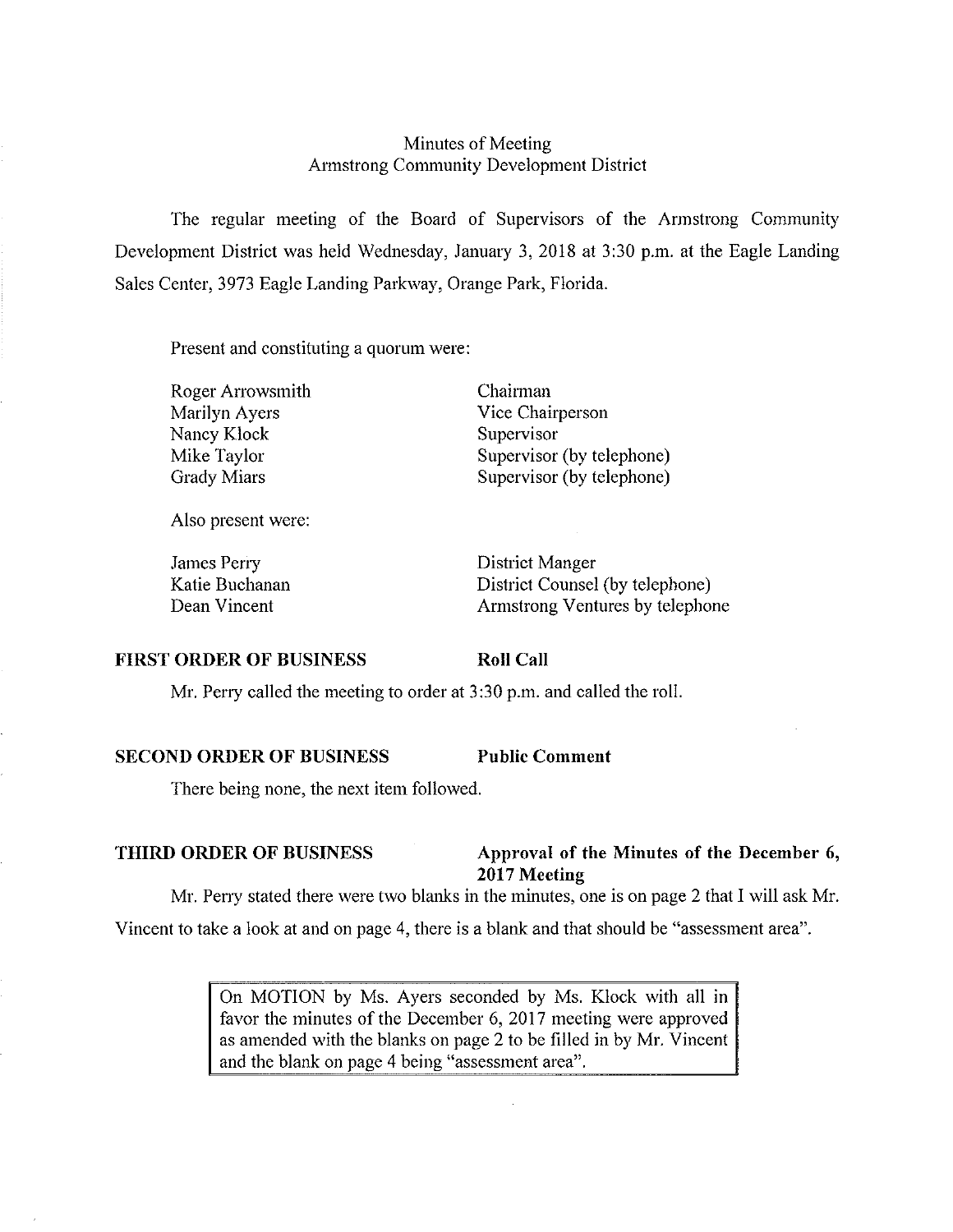**FOURTH ORDER OF BUSINESS Consideration of Resolution 2018-03 Amending the Fiscal Year 2018 General Fund Budget** 

Mr. Peny stated Resolution 2018-03 amends the fiscal year 2018 general fund budget. There are two budget amendments, the first is with the general fund to recognize some of the costs associated with the debt that was issued last year, it wasn't adopted when we did the budget and the next resolution will be directly attributable to the debt that was issued last year.

> On MOTION by Ms. Ayers seconded by Ms. Klock with all m favor Resolution 2018-03 was approved.

# **FIFTH ORDER OF BUSINESS Consideration of Resolution 2018-04 Amending the Fiscal Year 2018 Debt Service Fund Budget**

Mr. Perry stated Resolution 2018-04 is setting the debt service budget for this current fiscal year and as noted previously the bonds had not been issued at the time the budget was adopted. This is recognizing the bond issue and the debt service related to that for 2018.

> On MOTION by Ms. Klock seconded by Ms. Ayers with all in favor Resolution 2018-04 was approved.

# **SIXTH ORDER OF BUSINESS Staff Reports**

### **A. District Counsel**

Mr. Taylor stated I want to make sure we address the amenity contract for Phase I and at the last meeting we approved the RFQ with Paul Basham and I wanted to move forward with that contract and I think Katie transmitted that contract to Paul Basham.

Ms. Buchanan stated I think at the last meeting you were authorized to move forward with executing the contract but you may want to update the board as to the negotiated rate and I don't know if Jim has that in front of him but it was standard to what Basham has done previously and the form of agreement will be executed as well.

Mr. Taylor stated I have had a couple conversations with Basham & Lucas and I have a proposal for a different scope of work and it includes everything from the design concept through CDD documents and the amount goes up to about \$175,000 with all of the scope added. I would move that we move forward with that ratification of the contract once it is reviewed by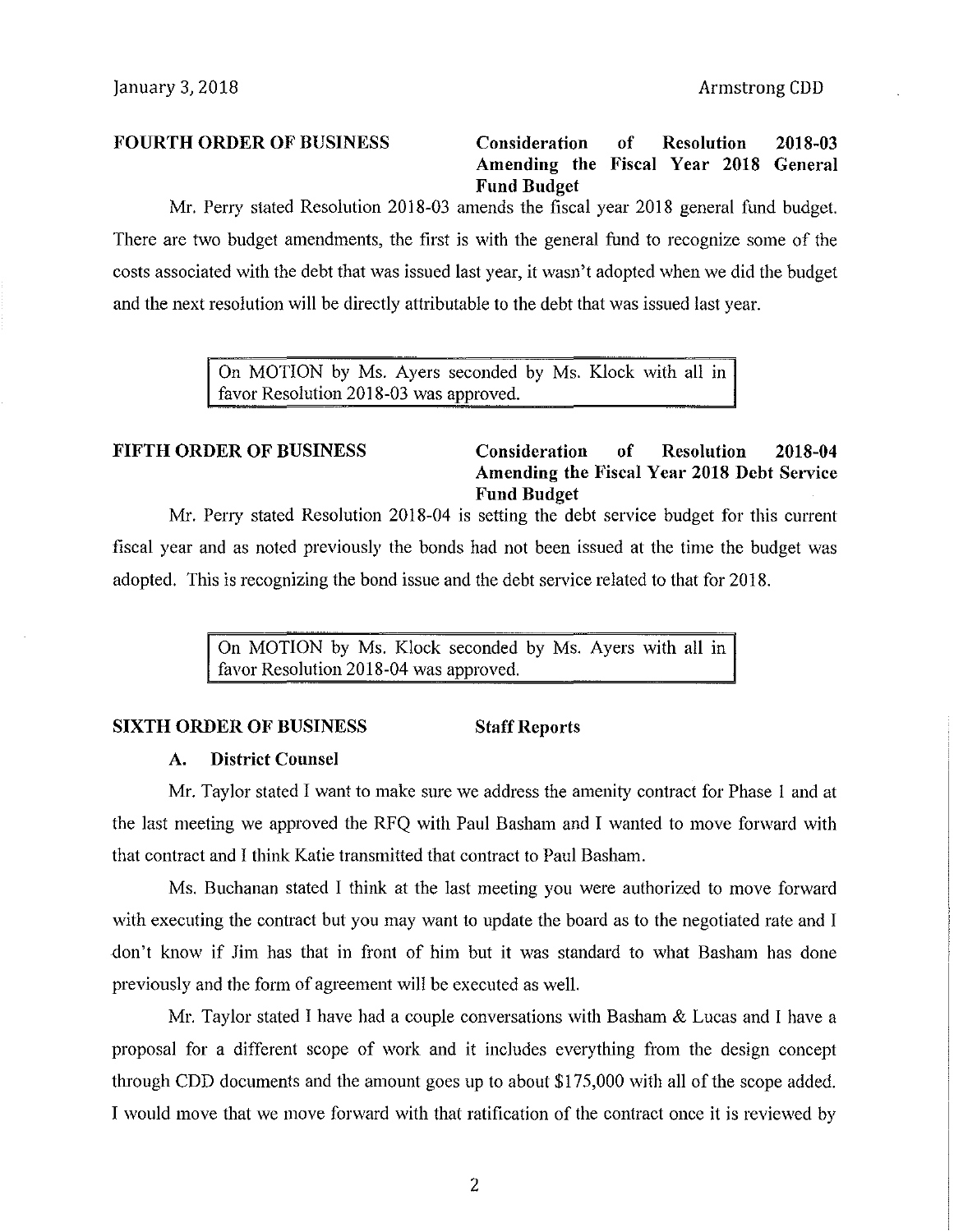Basham & Lucas and the exhibits that I have that you do not have in front of you but it is a detailed scope of work with different sections and scope that we want to move forward with and it will not exceed \$175,000. That is for the entry feature, signage, clubhouse design, interior design for the amenities that go in Phase 1.

Mr. Peny stated as stated earlier the board had approved Supervisor Taylor to negotiate that contract. We just didn't approve the amount at that time. The board can approve completing the contract with Basham & Lucas for an amount not to exceed \$175,000 related to the amenity center and entry features subject to final review by district counsel.

Mr. Arrowsmith asked can we just be sure that we have Basham or somebody updating us on the status of the county and does this include the signage at the entrance?

Mr. Taylor stated yes, the signage addressed in this particular scope is just for the parcel itself it is not the main entry signage. Once we get to that we will bring it to the board for approval.

Mr. Arrowsmith stated that is fine.

Ms. Buchanan stated one clarification I think what we are doing is approving the first work authorization under the architect services agreement.

> On MOTION by Mr. Arrowsmith seconded by Ms. Ayers with all in favor the work authorization with Basham & Lucas related to the amenity contract and entry features in an amount not to exceed \$175,000 was approved.

## **B. District Engineer**

Mr. Perry stated I have a number of items under the engineer's report. If you will recall the board had approved acquisition of work product for the engineer and counsel and bond counsel to review for an amount not to exceed \$100,000. You have in front of you a revised Hadden Engineering cover letter related to that and the total amount is \$99,008.80. There were a couple line items that we asked them to adjust and if those do qualify we can go back and do another requisition for those. I wanted to get this processed as soon as we can.

> On MOTION by Mr. Taylor seconded by Ms. Ayers with all in favor requisition from the 2017 bond funds for acquisition of work product from Greyhawk Ventures in the amount of \$99,008.80 was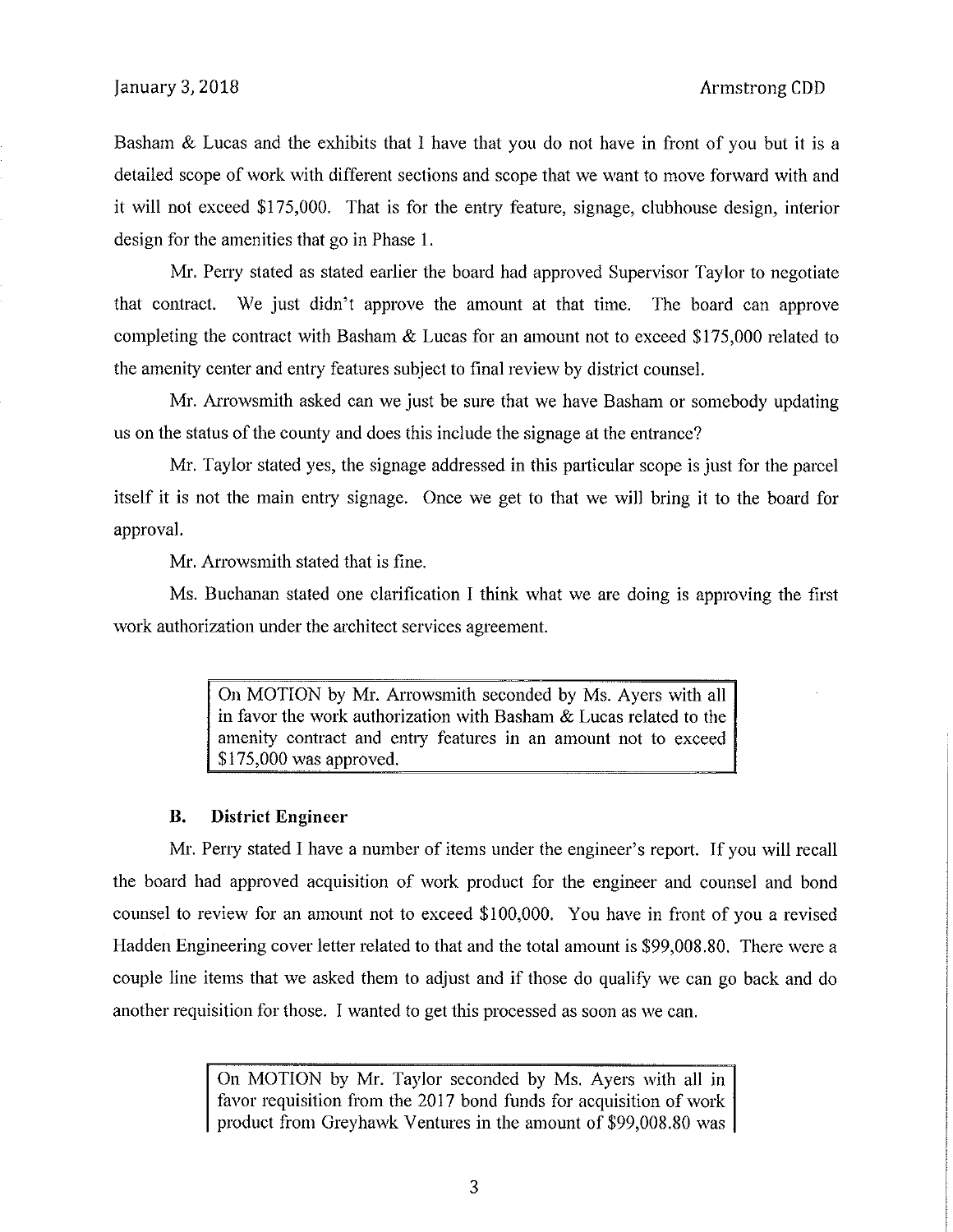approved and the district manager was authorized to sign as an authorized officer.

Mr. Perry stated in regard to Tynes Boulevard I have a number of invoices and I just received one right before I got here and the other two are here on the table. I don't know if they got misplaced during the holidays. The first one is application no. 1 for Tynes Boulevard for the period ending October 26, 2017 in the amount of \$84,984.21, the second one is a pay application for the period ending December 22, 2017 in the amount of \$28,554.03 and that is for Phases lB and 2 of Tynes Boulevard. There is another invoice, which would be application no. 3 Tynes Boulevard Phase 1 for \$28,239.75.

> On MOTION by Mr. Arrowsmith seconded by Ms. Klock with all in favor the three pay applications from Vallencourt for Tynes Boulevard as outlined above were approved.

Mr. Taylor asked do we have on the agenda requisitions 1 and 3 for Armstrong 2017 Series, Jr. Davis?

Mr. Peny stated it has been approved we just have to process it. We will have it signed today and get it moved along.

## **C. District Manager**

There being none, the next item followed.

## **D. Tynes Boulevard Project Administrator**

There being none, the next item followed.

### **SEVENTH ORDER OF BUSINESS Supervisor's Requests {:omments and Audience**

Mr. Arrowsmith stated I question having a meeting with having as little as we have to do. Was this meeting necessary to do what has been done here or could it have been done without a meeting? It is evidenced by people not coming to the meeting and other things going on so I'm curious as to whether we have to be having meetings every month. I don't want to hold anything up but could what we have done here today have been moved along another way?

4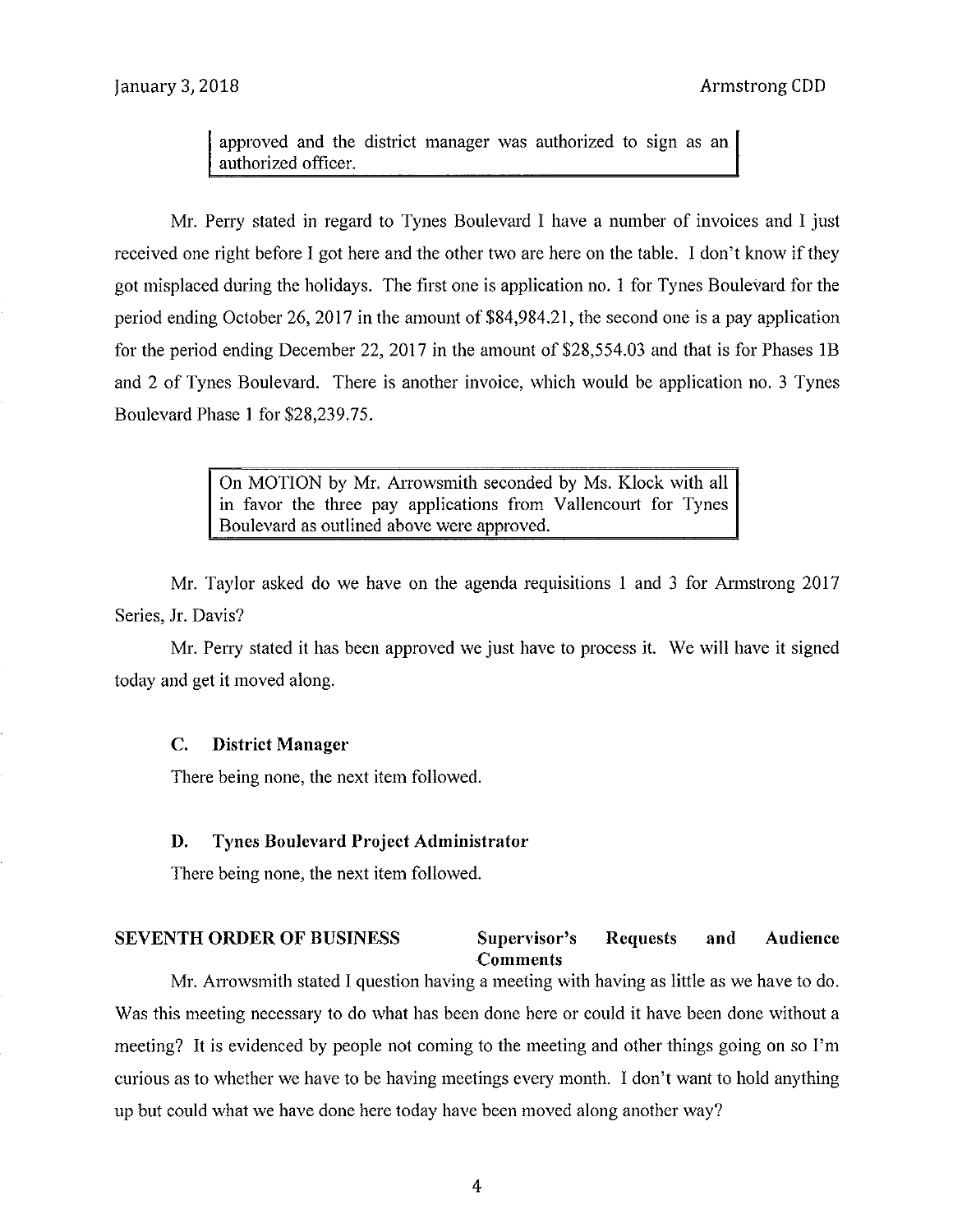Ms. Buchanan stated the work authorization would have needed to come to the board. Generally, we can proceed with paying requisitions provided that the contract is in place so there is no changes to the scope of work. It may be that we don't have to have a meeting next month but any new contracts it would be best if the board approved them upfront.

Mr. Perry stated the only other thing related to that is this is a little different than a lot of districts with the funding requests with Clay County, they do want to see that the board has approved that before they reimburse.

Mr. Arrowsmith asked is there any way to do that without having a meeting, since it is technically not the CDD's money it is the county that needs approval of it. I'm just asking the question.

Mr. Perry stated I don't know. I know they have asked before, did the board approve this and we have conveyed that to them but we can run it by them again.

Mr. Arrowsmith stated I'm just curious with everybody having as much as they have going on if it could be done without having a meeting that would be great.

Mr. Peny stated we will pose the question to Clay County.

## **EIGHTH ORDER OF BUSINESS** Financial Statements as of November 30, **2017**

Mr. Peny stated included in the agenda package under section 8 are the financial statements, with the balance sheet of the general fund, debt service and capital projects, the revenues and expenditures of the general fund and also the debt service fund for the 2017 Bonds, the capital projects fund for Armstrong and Tynes Boulevard, long term debt summary.

# **NINTH ORDER OF BUSINESS Consideration of Funding Request** No. 17 **(General Fund**

On MOTION by Ms. Ayers seconded by Ms. Klock with all in favor funding request no. 17 from the general fund in the amount of \$7, 105.94 was approved.

**TENTH ORDER OF BUSINESS Consideration of Funding Request** No. **12 (Construction Fund)**